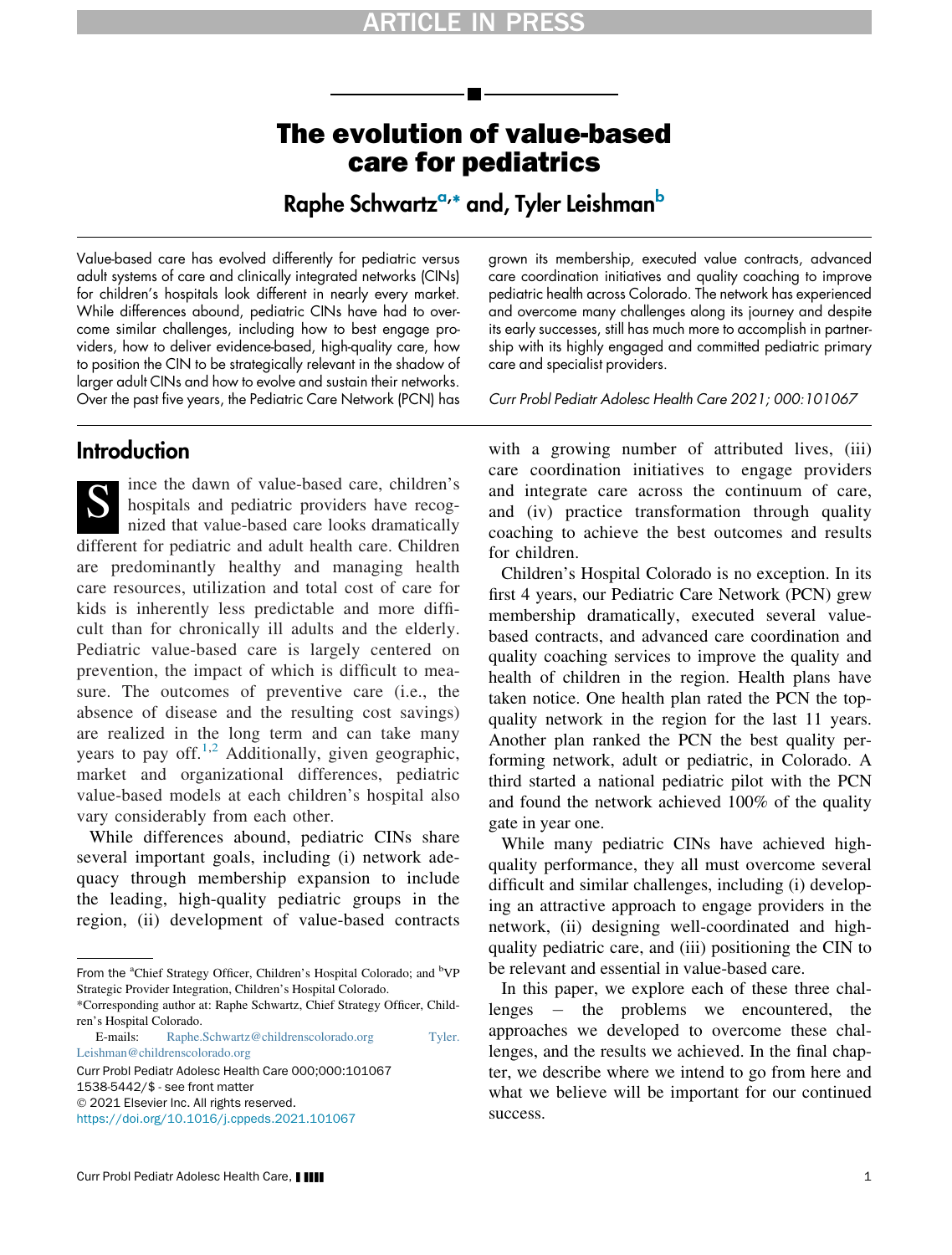During the many months, and dozens of face-to-face meetings with our community providers, a clear picture of what was important began to emerge, and the value proposition came into focus

# Chapter 1: engaging providers

Problem Statement: Our initial focus in building the PCN was largely centered on addressing the challenge of securing network adequacy and fostering physician leadership in primary care. Children's Hospital

Colorado doesn't employ any physicians, rather, our medical staff is made up almost entirely of faculty from the University of Colorado School of Medicine (CU SoM). With only  $\sim$ 5% of the CU SoM faculty being primary care providers, the vast majority of the pediatric primary care in Colorado is provided by small independent general pediatric

practices. It was paramount that we align with these independent pediatricians around an agreed upon care model to advance our clinical integration strategy and build our network. $3$ 

Historical attempts and failures in alignment and value-based initiatives between Children's and the many disparate stakeholders also added a layer of complexity to the already difficult task of building a new pediatric CIN. Those prior starts and stops contributed to significant trust barriers we had to overcome with the community providers.

Additionally, market competition through mostly adult networks had created an environment where many practices were already participating in, and getting paid by other networks, some with contractual exclusivity clauses, making it difficult for us to recruit those practices into the PCN.

PCN Approach: In 2014 we set out to establish a pediatric CIN that would enable us to provide higher quality, more coordinated care while containing costs. A CIN that would enable us to not only participate in pediatric value-based contracts but define what "value" means. Engaging the independent pediatricians and fostering physician leadership was the first step. We needed pediatricians to embrace and help shape market trends toward value-based care.<sup>[4](#page-6-3)</sup> Our previous failures in this space meant that we had to regain their trust. Initially, the PCP's felt that Children's was building a network with the true intention of full acquisition and employment. We learned quickly that we first needed to pause and listen, understand their needs, and then develop a value proposition that worked for all parties. We were persistent, taking our time to purposefully develop a network with independent PCP leadership, input, and buy-in. During the many months, and dozens of face-to-face meetings with our community providers, a clear picture of what was important began to emerge, and the value proposition came into

focus :

- A pediatric specific CIN with pediatric quality metrics and programs, and the possibility of truly defining "value" in pediatric value-based care
- A physician-led and governed network with a focus on quality and preparing for riskbased contracting

 Protection from narrow network exclusions for all pediatric providers

- A strengthened medical home within the independent practice model
- An opportunity for true partnership and collaboration in building the CIN, rather than having a fully developed model presented to them.

## Results achieved

Our efforts and pre-work paid off, leading to 20 community practices and the CU SoM joining the network at launch in January of 2017. From there, the PCN grew quickly, expanding up to 36 independent primary care practices with over 350 PCP's, 1,100 specialists and 300,000 total attributed pediatric lives. Over 110,000 of these lives are currently managed in value-based contracts. We established a governance structure that is truly physician-led, with 25 pediatricians, 7 specialists, and 50+ practice staff volunteering their time across the PCN Board and Committees.

From there we shifted focus to ongoing engagement of practices and physicians. Each PCN practice is required to establish an internal quality improvement team, led by a physician champion, care coordination lead, and administrative lead that meet monthly with their PCN Quality and Practice Transformation Coach. We've also evolved our communication tactics with practices over time to include: monthly roundtable calls where anyone in the network can join in a townhall format to discuss pressing issues in our community and their practices, weekly Friday update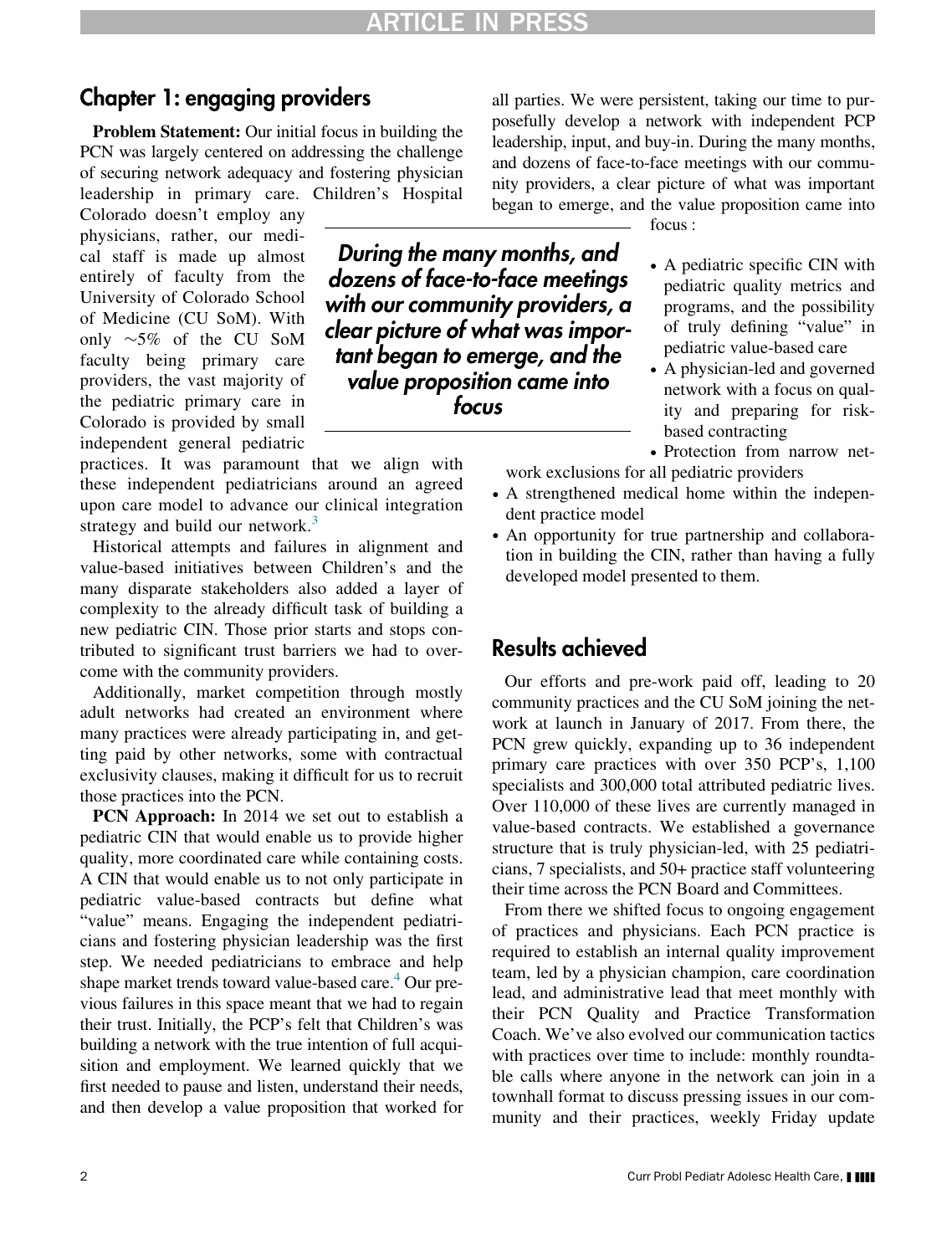## RTICLE IN PRES

emails, monthly newsletters, monthly "Data Base" calls facilitated by our analytics team, and our annual membership meeting for all PCN members to celebrate the prior year's successes.

Perhaps the most telling evidence of the efficacy of our ongoing engagement efforts, is how independent providers frequently volunteer to promote the PCN to other prospective practices, the media, and even Children's Board and management team. The PCN has evolved into a highly engaged, community-driven network that is actively reforming care for kids.

## Chapter 2: designing well-coordinated, high quality-pediatric care

Problem Statement: The transition to value-based care necessitates a focus on outcomes, both in the form of quality performance and cost containment. Value is commonly defined as the ratio of the two, yet different stakeholders weigh the numerator (quality) and denominator (cost) differently. $5$  This difference in interpretation of value puts pressure on pediatric CINs

to prioritize, select and report on meaningful quality initiatives that improve child health, but that also satisfy contractual requirements dictated by the payers. Those pressures create a challenging and ongoing dynamic in the development and evolution of a CIN's quality work.

For the PCN, the difficulty is prioritization and of belance. measures in use. Each payer using a different set, or different definitions for similar measures. With poor agreement about what the true indicators of improved pediatric health are, and the limitations with data integration and analytics, we often resort to measuring what we can easily measure, instead of the things that mat-

ter. $3$  We had to ask ourselves: how do we effectively allocate PCN resources to improve quality, and focus on population health initiatives that enhance the clinical care for the populations we serve, while also performing well in our value-based contracts? Furthermore, how do we standardize and disseminate programs and best practices, train our providers, and track and report performance across 37 different practices with varying degrees of resources, staffing, and capital to dedicate to the effort?

**PCN Approach:** We approach quality with a few questions in mind. First, is what we're contemplating the right thing to do for the patient? Will it advance the health and well-being of the patients and families we serve? From there, we ask, what problem are we trying to solve? How does the particular quality initiative or measure in question either align, or conflict with our value-based contracts, co-management programs, State-led quality transformation initiatives, etc.? And finally, do we have the resources (both at the network level and in our practices) and data capabilities to support the initiatives?

That is a lot to consider, but we simplify by focusing on initiatives and measures that we believe are most important and impactful. We start with a foundation

This difference in interpretation of value puts pressure on pediatric CINs to prioritize, select and report on meaningful quality initiatives that improve child health, but that also satisfy contractual requirements dictated by the payers.

We hold to a guiding principle of transparency, openly sharing practice performance data across all PCN practices to foster awareness, share best practices, and encourage healthy competition.

of a strong well care program, then immunizations, asthma, and mental and behavioral health. Recently, we've started to mature in our approach to social determinants of health (SDOH), true population health management and transitions of care. We also monitor our performance across our VBC's and develop interventions and standardized processes to address gaps. Our Quality and Data Committee, led by physicians, is the main governing and decision-making body for our quality initiatives, working in conjunction with our Membership Committee to monitor performance and, where needed, developing remediation plans for lower performing groups.

Improvement at the practice and provider level is initiated and supported by the PCN Qual-

ity Coaches and our centralized data and analytics team. We support and hold practices accountable through monthly meetings with each practice. We hold to a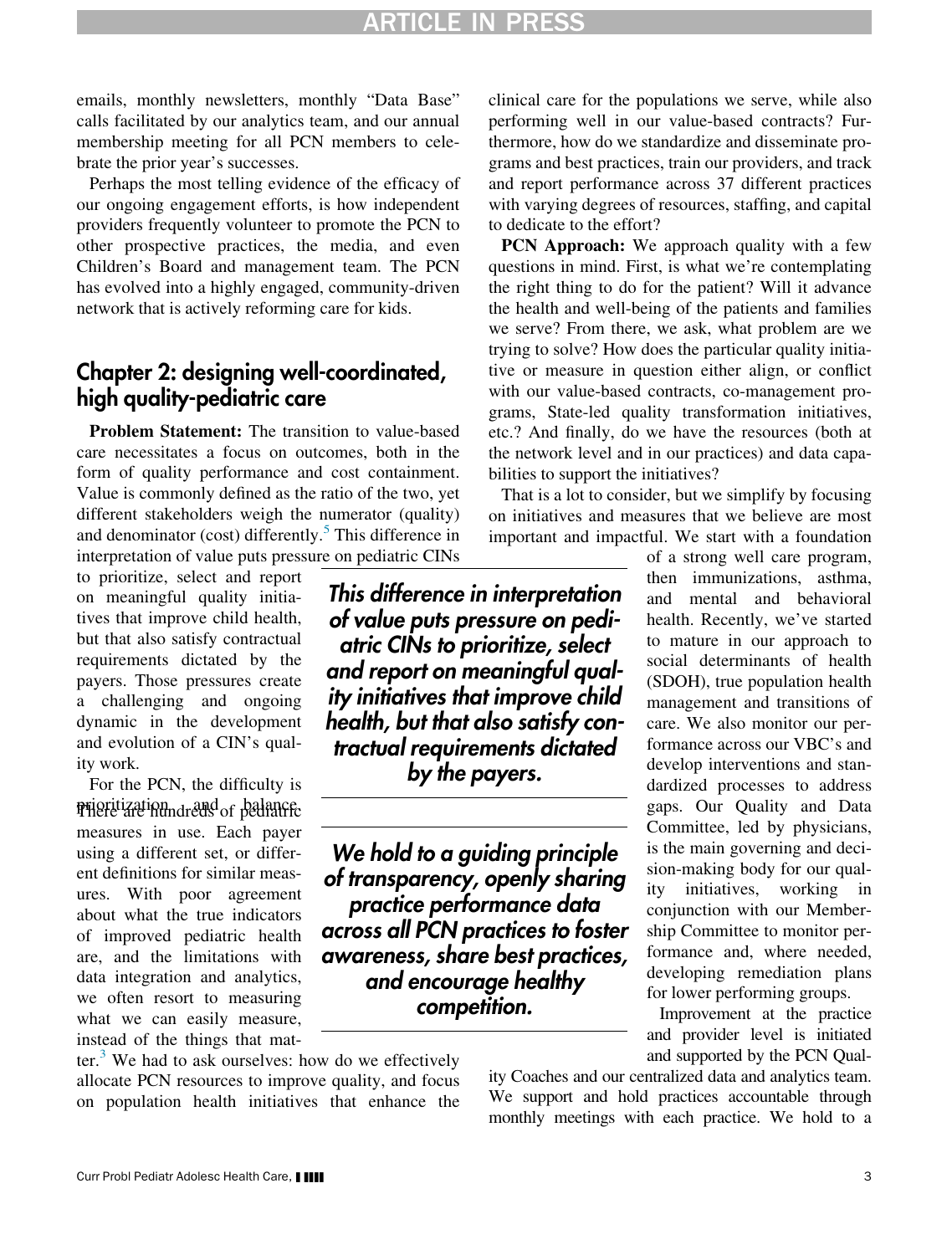## **ARTICLE IN PRES**

<span id="page-3-0"></span>

Fig 1. PCN Scorecard.

guiding principle of transparency, openly sharing practice performance data across all PCN practices to foster awareness, share best practices, and encourage healthy competition. Lastly, we incentivize quality improvement and sustained excellence through a funds flow mechanism that rewards practices based on their performance across our core initiatives (see [Fig. 1](#page-3-0) for a blinded example of the scorecard we utilize in practices).

In past 18 months, we saw an opportunity for practices to improve access and coordination, identify and remove barriers associated with health equity and social determinants of health. Even through the pandemic, the PCN's practices directed their efforts to expanding our quality reach, performing well across our core initiatives while also implementing care coordination and population health management processes into their workflows.

Results Achieved: Since 2017, across the PCN we've seen improved immunization rates, better and more consistent care of our asthmatic patients and decreased rates of unneeded emergency room (ER) visits, as well as improved follow-up of the visits that do occur:

Immunizations: Data provided by the Colorado Public Health Department shows that, compared to the state-wide average immunization rates, the PCN's immunization rates are an average of 12.9% higher for the 2 year-old children and 9.1% higher for the 13 year-old adolescents. Additionally, prior to and throughout the COVID-19 pandemic, the PCN has maintained rates above 2019 National HEDIS goals for nearly every childhood and adolescent vaccine, working in conjunction with well visits to keep children healthy and prevent further disease outbreak. In the last 12 months, the PCN achieved rates of 68.7%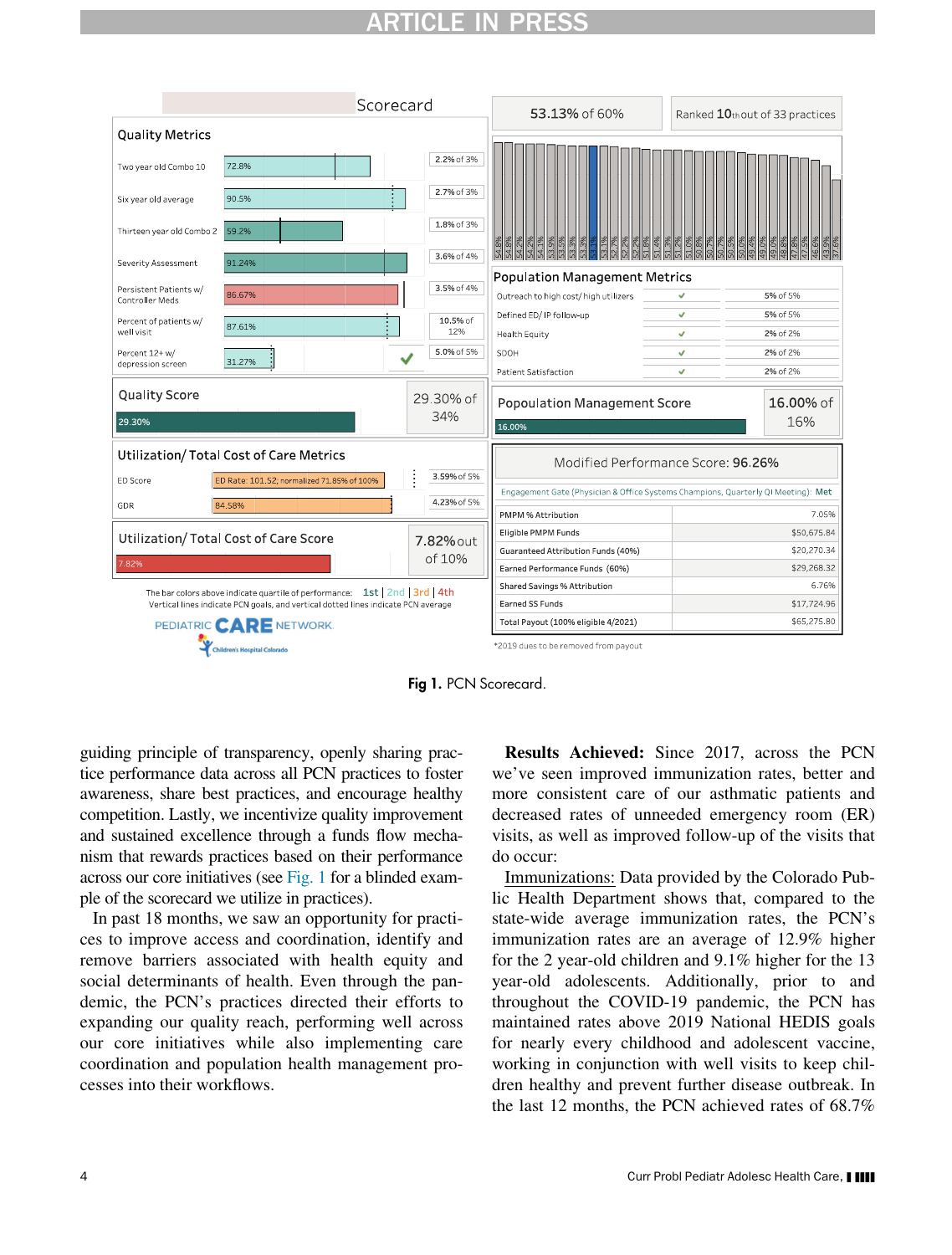for 2 year-old children and 49.8% for 13 year-old adolescents. Compare that to the 2019 HEDIS goals of 57.9% and 30.3% respectively.

Asthma: The PCN Asthma Program provides practices with access to a homegrown, centralized registry to track data and manage patients. During the COVID-19 pandemic, providers in the PCN have successfully kept the "Controller Metrics" measure above 90%, meaning those patients with persistent asthma have largely continued to be well-managed and have access to controller medication.

Well Care: With the foundation of a strong well care visit program, PCN well visit volumes were considerably higher or equal during Summer 2020 than 2019, even though sick visit volumes were less than 40% of normal. Additionally, well visit volumes for year-todate 2021 have surpassed those of both 2019 and 2020.

Though our focus is always

on upholding the standard of care across our core quality initiatives, we have has also performed consistently well in our VBC's. One health plan rated the PCN the top-quality performing network in the region for the last 11 years, while also achieving a 4.2% lower medical cost trend than the market in our most recent measurement period. For another, the PCN achieved the lowest potentially avoidable ER utilization, while also being ranked as the best quality performing network, adult or pediatric, in Colorado.

#### Chapter 3: Market Positioning

Problem Statement: In Colorado and many other markets, health system CINs preceded pediatric-only CINs by several years and many pediatricians became members in health system networks long before pediatric CINs emerged. Health plans contracted for and attributed adult and pediatric commercial lives to health system CINs and paid out shared savings to pediatric providers, even though performance focused heavily on adult quality and outcome measures. Health systems strategically positioned their CINs to capture the entire population and take accountability for adult and pediatric lives through their value-based networks. Pediatricians became accustomed to and expected Per Member Per Month (PMPM) and shared savings payments from health system CINs and they had little interest in moving their attributable lives to a different and unproven pediatric network. Emerging pediatric CINs attempted to convince adult health systems and health plans to attribute pediatric lives to pediatric CINs but health plans and systems had little or no desire to change.

PCN Approach: Rather than trying to convince health systems or health plans that pediatric lives need to be attributed to pediatric networks, the PCN took a very different approach. The PCN partnered directly with pediatric primary care providers to make the case

> that the health and care for children should be managed in the PCN because the network is governed by pediatric providers, evaluated based on pediatric metrics, and rewarded based on pediatric performance. Once PCN members were engaged and committed to coordinating care across our network of pediatricians, pediatric specialists and a leading children's hospital, the PCN

considered a difficult strategic choice. The PCN could allow its members to continue to attribute pediatric lives to other health system CINs. While certainly an easier choice, the PCN knew it would then perpetuate the notion that health systems could capture pediatric lives in their networks and our PCN would always be a downstream player in value-based care. We also knew this model was sub-optimal for children because most health system networks were not sufficiently focused on pediatric outcomes.

Alternatively, we could take a chance. We could require that all pediatric lives from our members be re-attributed to the PCN. We knew this was a risk and believed it could result in some members leaving our network permanently because more than half of their patients were attributed to large adult ACOs in our market. At the same time, we knew pediatricians preferred to have children managed in our network because it is governed by pediatricians, focused on pediatric protocols, measured by pediatric 'value', and rewarded by pediatric performance.

Results Achieved: We decided to take the chance. The PCN mounted a thoughtful communication campaign and orchestrated a well-coordinated plan to reattribute all pediatric lives from all practices to our network on the same day. Pediatric practices simultaneously exited their health system contracts and re-

Once PCN members were engaged and committed to coordinating care across our network of pediatricians, pediatric specialists and a leading children's hospital, the PCN considered a difficult strategic choice.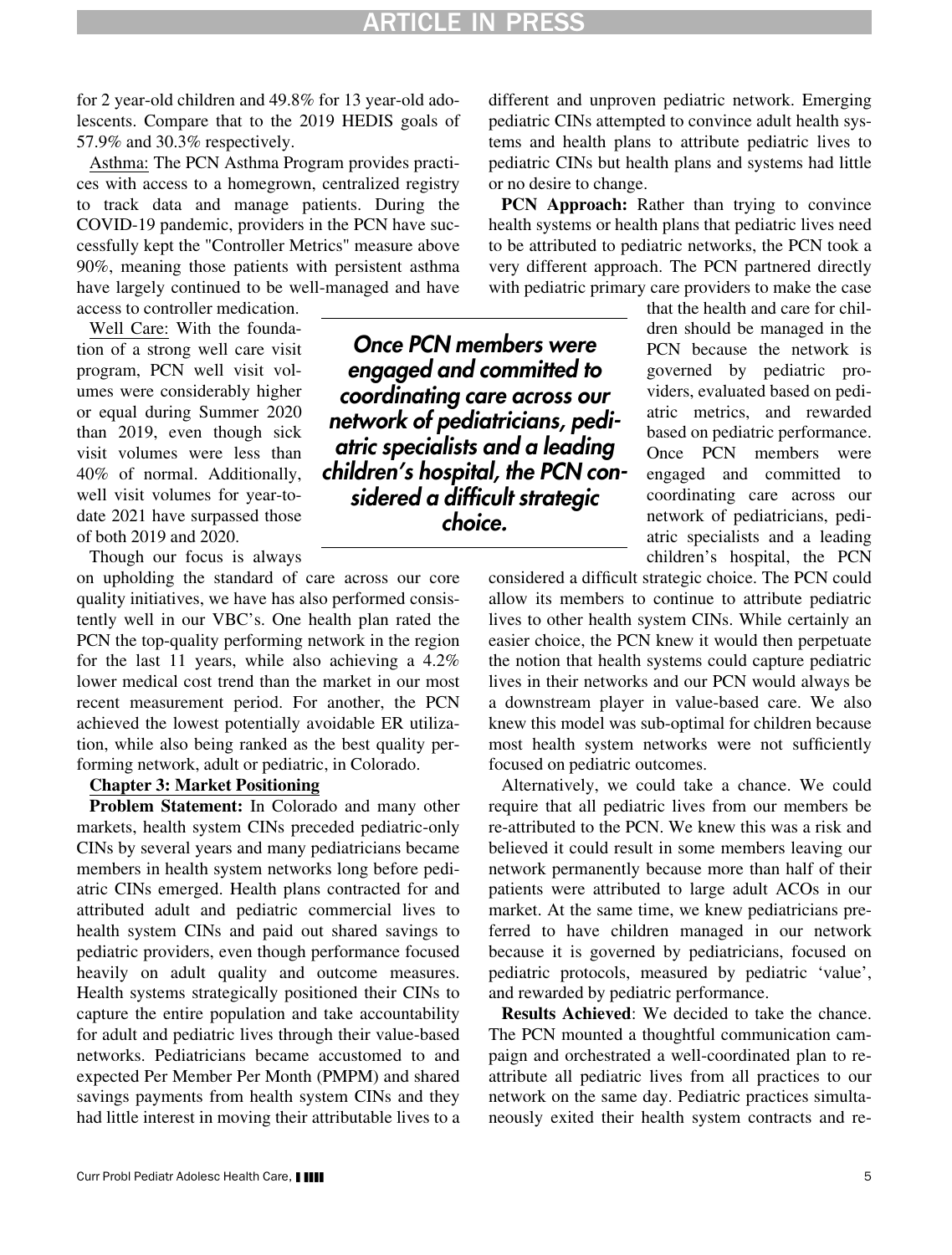attributed 40,000 pediatric lives from two large commercial payers to the PCN. With strong communication and a well-designed plan, we maintained all of our practices and providers in the PCN.

Due to this calculated risk and choreographed plan, the PCN is better positioned strategically today than ever before. The PCN has become the only real vehicle for pediatric value-based contracts in Colorado. Additionally, the PCN has advocated for and enabled all of its pediatric primary care practices to remain in network with several new narrow network products developed by health plans. Today, the PCN has over 110,000 attributed commercial lives with few pediatric lives being attributed through other Colorado value-based contracts outside our network.

#### Chapter 4: Where We Go from Here?

In its first few years, the PCN has overcome initial challenges and achieved several of its early stage goals. However, there is much more to do. Proving and sustaining value in pediatric value-based care is difficult with data limitations and traditional contractual mechanisms which inherently disadvantage pediatric CINs. Financial sustainability is a central challenge as we move forward, as it is difficult to monetize pediatric quality. Many of the interventions we use to address gaps in

care can actually increase utilization and cost in the short-term but are critically important for the longterm health of our populations. Healthier kids become healthier adults. It would be more appropriate to reward pediatric networks for the net present value (NPV) of our quality efforts today.<sup>1[,2](#page-6-1)</sup> But until that happens, we must continue to transform the care model in parallel with reimbursement model changes. In its next stage of evolution, the PCN plans to do that by focusing on advancing four strategic objectives.

Objective #1: The PCN will create a single, integrated system of pediatric care. This system of care will stimulate innovative models of care coordination, address social determinants of health and promote health equity to improve care for children. The PCN is also focused on coordinating care across PCPs and specialists to more effectively comanage several specific pediatric populations

Proving and sustaining value in pediatric value-based care is difficult with data limitations and traditional contractual mechanisms which inherently disadvantage pediatric CINs. Financial sustainability is a central challenge as we move forward, as it is difficult to monetize pediatric quality.

across the continuum of care. Given the mental health state of emergency in Colorado, we will be focusing our value-based models on more integrated management of pediatric mental health across our PCPs and specialists.

Objective #2: The PCN will more fully integrate data across its network. It will achieve meaningful EMR data integration with migration towards a single community-wide electronic patient record and an integrated claims platform. Building on this platform, the PCN is advancing more sophisticated analytics and reporting.

Objective #3: The PCN will also expand valuebased contracts. While the PCN has over 110,000 pediatric lives in value-based contracts with commercial health plans, our next stage will include value-

> based contracts with Medicaid. We also anticipate and are preparing for meaningful downside risk and even greater upside reward in future iterations of our value contracts. We will also continue to negotiate by leveraging quality, proactively reducing variability and inefficiencies across the PCN and articulating those gains in context of the value equation.

Objective #4: The PCN will expand its network focusing on Colorado Springs and several other high-density pediat-

ric populations in Colorado. It will also be advancing a new associate membership category to welcome family medicine and pediatric providers that are part of large multi-specialty practices.

When we look back in five years on the PCN and other pediatric clinically integrated networks, how will we measure success? When pediatricians and specialists are co-managing many behavioral and chronic medical conditions such that the health and lives of children are measurably improved, we will have succeeded. When the hospital and providers are comprehensively addressing the social determinants of health including housing, education, food security, utilities and health disparities, we will have thrived. $6$  When we can collectively and consistently demonstrate the flattening of the cost curve for children managed in our networks, we will prosper. Until then, we can celebrate our early